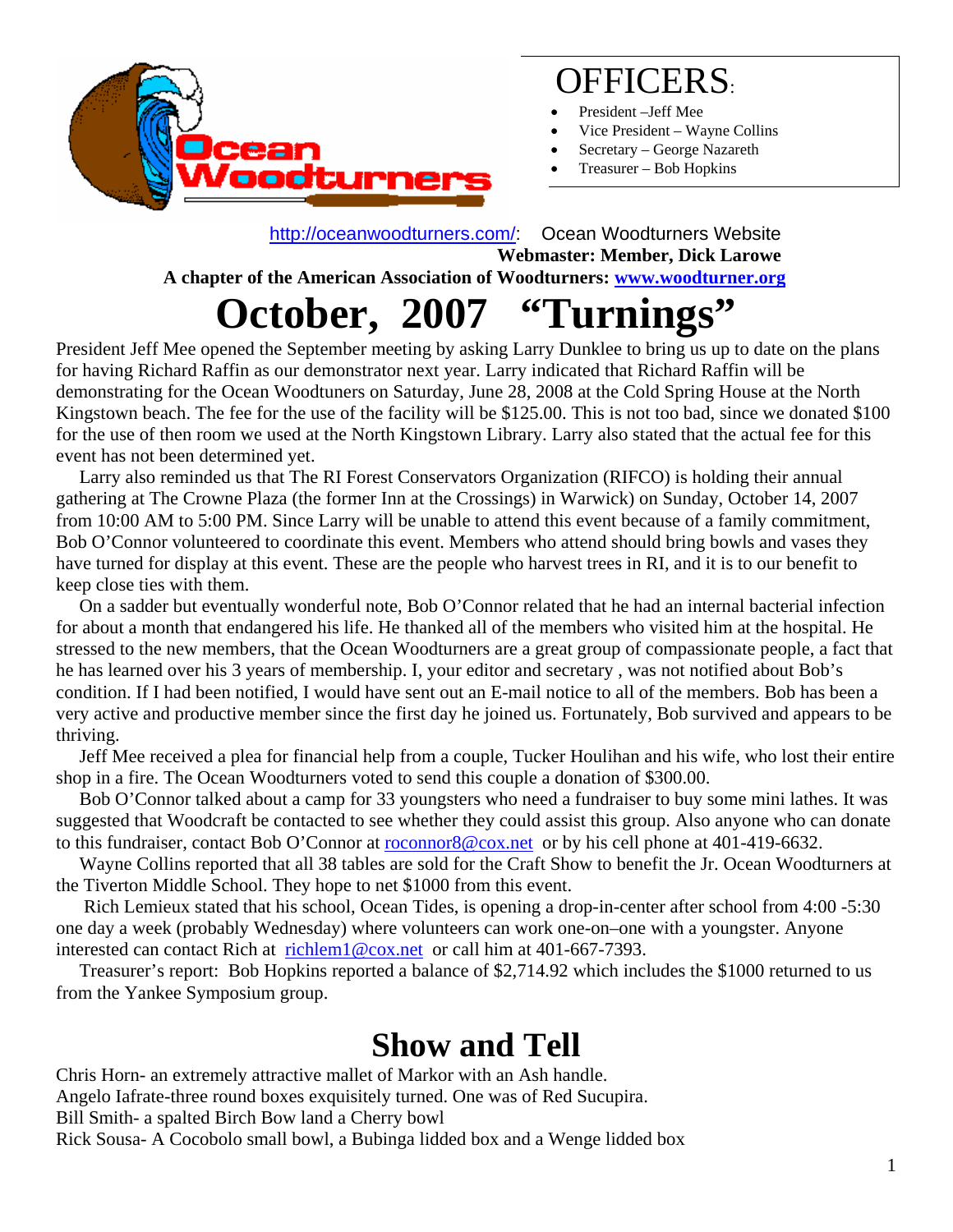Mike Murray- Two maple bowls colored so they looked like plastic and pierced.

Matt Ames- Two Bowls and one top.

John Chakuroff- John brought an assortment of older turnings and a beautifully carved Blue Jay.

Dick Rinkaus- three wooden scoops.

Jeff Mee a round hollow turning.

Anthony Scuncio- 3 stubby pens and a long bracelet assist.